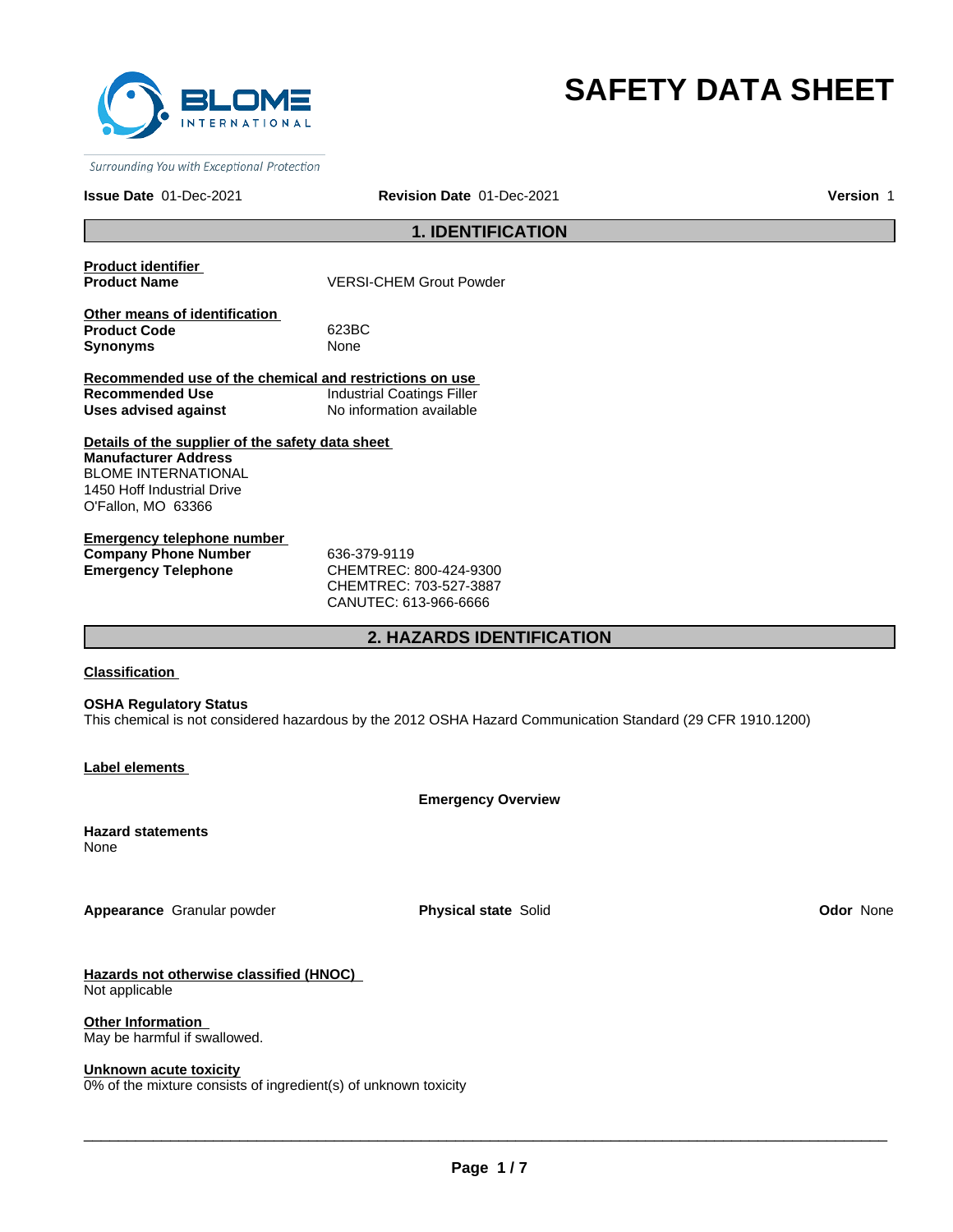# **3. COMPOSITION/INFORMATION ON INGREDIENTS**

 $\overline{\phantom{a}}$  ,  $\overline{\phantom{a}}$  ,  $\overline{\phantom{a}}$  ,  $\overline{\phantom{a}}$  ,  $\overline{\phantom{a}}$  ,  $\overline{\phantom{a}}$  ,  $\overline{\phantom{a}}$  ,  $\overline{\phantom{a}}$  ,  $\overline{\phantom{a}}$  ,  $\overline{\phantom{a}}$  ,  $\overline{\phantom{a}}$  ,  $\overline{\phantom{a}}$  ,  $\overline{\phantom{a}}$  ,  $\overline{\phantom{a}}$  ,  $\overline{\phantom{a}}$  ,  $\overline{\phantom{a}}$ 

#### **Substance**

Not applicable

### **Mixture**

This product contains crystalline silica (quartz) in a non-respirable form. Inhalation of crystalline silica is unlikely to occur from exposure to this product.

| <b>Chemical Name</b>                                                                                  | <b>CAS No</b> | Weight-%  |  |
|-------------------------------------------------------------------------------------------------------|---------------|-----------|--|
| Quartz                                                                                                | 4808-60-7     | 100<br>60 |  |
| Silica.<br>. precipitated and gel *<br>. amorphous.                                                   | 12926-00-8    |           |  |
| ₩The concentraceaeuses formaceuses. A cficence office has have criticalled to a state of the state of |               |           |  |

The exact percentage (concentration) of composition has been withheld as a trade secret.

# **4. FIRST AID MEASURES Description of first aid measures** General advice **If symptoms persist, call a physician**. Do not breathe dust/fume/gas/mist/vapors/spray. Do not get in eyes, on skin, or on clothing. **Eye contact Immediately flush with plenty of water. After initial flushing, remove any contact lenses and <b>Eye** contact lenses and continue flushing for at least 15 minutes. Keep eye wide open while rinsing. If symptoms persist, call a physician. **Skin contact Consult a physician if necessary.** Wash off immediately with soap and plenty of water while removing all contaminated clothes and shoes. **Inhalation** Remove to fresh air. Call a physician. If breathing is irregular or stopped, administer artificial respiration. Avoid direct contact with skin. Use barrier to give mouth-to-mouth resuscitation. **Ingestion** Rinse mouth. Drink plenty of water. If symptoms persist, call a physician. Do NOT induce vomiting. **Self-protection of the first aider** Use personal protective equipment as required. **Most important symptoms and effects, both acute and delayed Symptoms** May cause redness and tearing of the eyes. Coughing and/ or wheezing. **Indication of any immediate medical attention and special treatment needed Note to physicians** Treat symptomatically. **5. FIRE-FIGHTING MEASURES**

#### **Suitable extinguishing media**

Use extinguishing measures that are appropriate to local circumstances and the surrounding environment.

**Unsuitable extinguishing media** No information available.

#### **Specific hazards arising from the chemical**

No information available.

**Explosion data Sensitivity to Mechanical Impact** None. **Sensitivity to Static Discharge** None.

**Protective equipment and precautions for firefighters**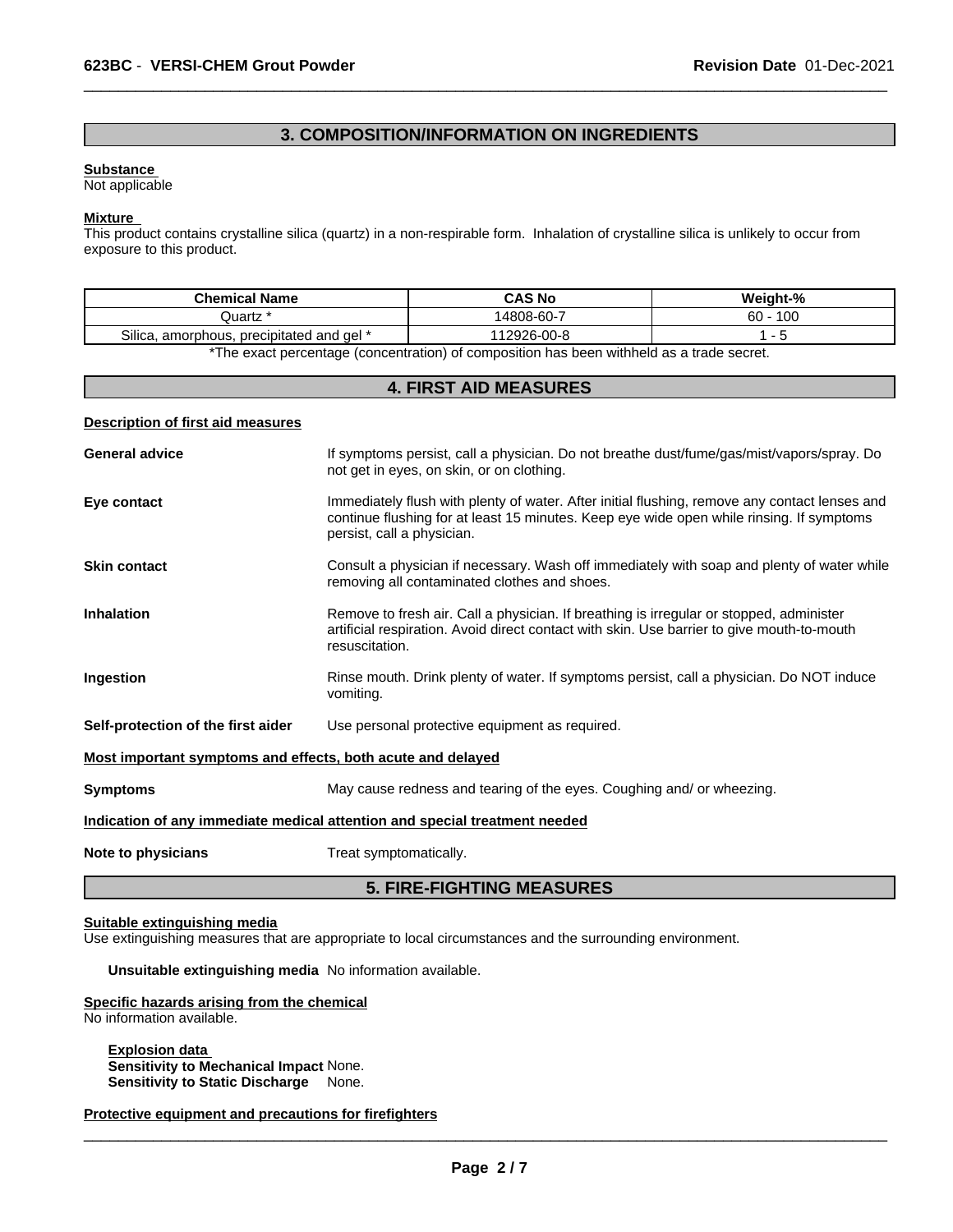As in any fire, wear self-contained breathing apparatus pressure-demand, MSHA/NIOSH (approved or equivalent) and full protective gear.

## **6. ACCIDENTAL RELEASE MEASURES**

 $\overline{\phantom{a}}$  ,  $\overline{\phantom{a}}$  ,  $\overline{\phantom{a}}$  ,  $\overline{\phantom{a}}$  ,  $\overline{\phantom{a}}$  ,  $\overline{\phantom{a}}$  ,  $\overline{\phantom{a}}$  ,  $\overline{\phantom{a}}$  ,  $\overline{\phantom{a}}$  ,  $\overline{\phantom{a}}$  ,  $\overline{\phantom{a}}$  ,  $\overline{\phantom{a}}$  ,  $\overline{\phantom{a}}$  ,  $\overline{\phantom{a}}$  ,  $\overline{\phantom{a}}$  ,  $\overline{\phantom{a}}$ 

| Personal precautions, protective equipment and emergency procedures |                                                                                                                                   |  |
|---------------------------------------------------------------------|-----------------------------------------------------------------------------------------------------------------------------------|--|
| <b>Personal precautions</b>                                         | Use personal protective equipment as required. Avoid creating dust.                                                               |  |
| <b>Environmental precautions</b>                                    |                                                                                                                                   |  |
| <b>Environmental precautions</b>                                    | No information available.                                                                                                         |  |
| Methods and material for containment and cleaning up                |                                                                                                                                   |  |
| <b>Methods for containment</b>                                      | Prevent further leakage or spillage if safe to do so.                                                                             |  |
| Methods for cleaning up                                             | Use personal protective equipment as required. Sweep up and shovel into suitable<br>containers for disposal. Avoid creating dust. |  |

# **7. HANDLING AND STORAGE**

### **Precautions for safe handling**

**Advice on safe handling** Avoid contact with skin, eyes or clothing. Use personal protective equipment as required. Wash contaminated clothing before reuse. Do not breathe dust/fume/gas/mist/vapors/spray. Do not eat, drink or smoke when using this product.

### **Conditions for safe storage, including any incompatibilities**

**Storage Conditions** Keep container tightly closed in a dry and well-ventilated place. Keep out of the reach of children.

**Incompatible materials Hydrogen fluoride. Strong bases.** 

# **8. EXPOSURE CONTROLS/PERSONAL PROTECTION**

### **Control parameters**

**Exposure Guidelines** This product contains crystalline silica (quartz) in a non-respirable form. Inhalation of crystalline silica is unlikely to occur from exposure to this product.

| <b>Chemical Name</b>                                        | <b>ACGIH TLV</b>                                                | <b>OSHA PEL</b>                                                                                                                                                                                                                                                                                                   | <b>NIOSH IDLH</b>                                                              |
|-------------------------------------------------------------|-----------------------------------------------------------------|-------------------------------------------------------------------------------------------------------------------------------------------------------------------------------------------------------------------------------------------------------------------------------------------------------------------|--------------------------------------------------------------------------------|
| Quartz<br>14808-60-7                                        | TWA: $0.025$ mg/m <sup>3</sup> respirable<br>particulate matter | TWA: 50 μg/m <sup>3</sup> TWA: 50 μg/m <sup>3</sup><br>excludes construction work,<br>agricultural operations, and<br>exposures that result from the<br>processing of sorptive clays<br>: $(250)/(%SiO2 + 5)$ mppcf TWA<br>respirable fraction<br>$(10)/(%SiO2 + 2)$ mg/m <sup>3</sup> TWA<br>respirable fraction | IDLH: 50 $mg/m3$ respirable dust<br>TWA: $0.05 \text{ mg/m}^3$ respirable dust |
| Silica, amorphous, precipitated and  <br>gel<br>112926-00-8 |                                                                 | TWA: 20 mppcf<br>: $(80)/(%$ SiO2) mg/m <sup>3</sup> TWA                                                                                                                                                                                                                                                          |                                                                                |

*NIOSH IDLH Immediately Dangerous to Life or Health*

#### **Appropriate engineering controls**

### **Engineering Controls** Showers

Eyewash stations Ventilation systems.

## **Individual protection measures, such as personal protective equipment**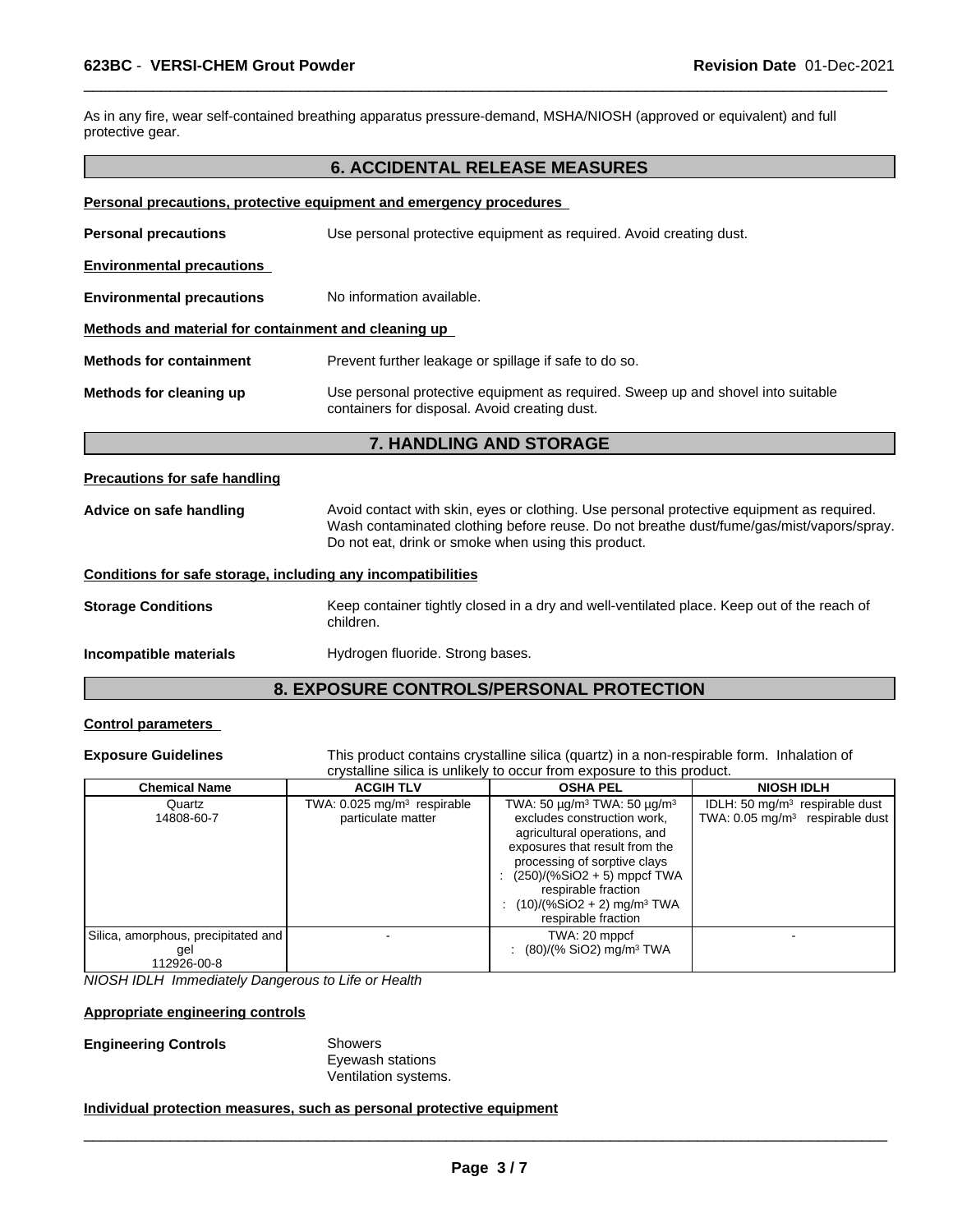| <b>Eye/face protection</b>            | Wear safety glasses with side shields (or goggles).                                                                                                                                                                                                                                                                              |
|---------------------------------------|----------------------------------------------------------------------------------------------------------------------------------------------------------------------------------------------------------------------------------------------------------------------------------------------------------------------------------|
| Skin and body protection              | Wear protective gloves and protective clothing.                                                                                                                                                                                                                                                                                  |
| <b>Respiratory protection</b>         | If exposure limits are exceeded or irritation is experienced, NIOSH/MSHA approved<br>respiratory protection should be worn. Positive-pressure supplied air respirators may be<br>required for high airborne contaminant concentrations. Respiratory protection must be<br>provided in accordance with current local regulations. |
| <b>General Hygiene Considerations</b> | Handle in accordance with good industrial hygiene and safety practice.                                                                                                                                                                                                                                                           |

 $\overline{\phantom{a}}$  ,  $\overline{\phantom{a}}$  ,  $\overline{\phantom{a}}$  ,  $\overline{\phantom{a}}$  ,  $\overline{\phantom{a}}$  ,  $\overline{\phantom{a}}$  ,  $\overline{\phantom{a}}$  ,  $\overline{\phantom{a}}$  ,  $\overline{\phantom{a}}$  ,  $\overline{\phantom{a}}$  ,  $\overline{\phantom{a}}$  ,  $\overline{\phantom{a}}$  ,  $\overline{\phantom{a}}$  ,  $\overline{\phantom{a}}$  ,  $\overline{\phantom{a}}$  ,  $\overline{\phantom{a}}$ 

# **9. PHYSICAL AND CHEMICAL PROPERTIES**

## **Information on basic physical and chemical properties**

| <b>Physical state</b><br>Appearance<br><b>Color</b>                                                                                                                                                                                                                                                                                                                                                                                                                                                                                                            | Solid<br>Granular powder<br><b>Multiple Colors</b>                                                                                                                                                                                                                                                                                                                                                                                            | Odor<br><b>Odor threshold</b>      | None<br>No information available |
|----------------------------------------------------------------------------------------------------------------------------------------------------------------------------------------------------------------------------------------------------------------------------------------------------------------------------------------------------------------------------------------------------------------------------------------------------------------------------------------------------------------------------------------------------------------|-----------------------------------------------------------------------------------------------------------------------------------------------------------------------------------------------------------------------------------------------------------------------------------------------------------------------------------------------------------------------------------------------------------------------------------------------|------------------------------------|----------------------------------|
| <b>Property</b><br>рH<br>Melting point / freezing point<br><b>Boiling point / boiling range</b><br><b>Flash point</b><br><b>Evaporation rate</b><br><b>Flammability (solid, gas)</b><br><b>Flammability Limit in Air</b><br><b>Upper flammability limit:</b><br>Lower flammability limit:<br>Vapor pressure<br><b>Vapor density</b><br><b>Relative density</b><br><b>Water solubility</b><br>Solubility in other solvents<br><b>Partition coefficient</b><br><b>Autoignition temperature</b><br><b>Decomposition temperature</b><br><b>Kinematic viscosity</b> | <b>Values</b><br>$-7$<br>1650 °C<br>3002 °F<br>1650 °C / 3002 °F<br>No information available<br>No information available<br>No information available<br>No information available<br>No information available<br>No information available<br>No information available<br>2.7<br>Insoluble in water<br>No information available<br>No information available<br>No information available<br>No information available<br>No information available | Remarks • Method<br>Not applicable |                                  |
| <b>Dynamic viscosity</b><br><b>Explosive properties</b><br><b>Oxidizing properties</b>                                                                                                                                                                                                                                                                                                                                                                                                                                                                         | No information available<br>Not an explosive<br>Not applicable                                                                                                                                                                                                                                                                                                                                                                                | Not applicable                     |                                  |
| <b>Other Information</b>                                                                                                                                                                                                                                                                                                                                                                                                                                                                                                                                       |                                                                                                                                                                                                                                                                                                                                                                                                                                               |                                    |                                  |
| Softening point<br><b>Molecular weight</b><br>VOC Content (%)<br><b>Density</b><br><b>Bulk density</b>                                                                                                                                                                                                                                                                                                                                                                                                                                                         | No information available<br>No information available<br>$0$ g/L<br>No information available<br>No information available                                                                                                                                                                                                                                                                                                                       |                                    |                                  |

# **10. STABILITY AND REACTIVITY**

**Reactivity**  No data available

**Chemical stability** Stable under recommended storage conditions. **Possibility of Hazardous Reactions** Hazardous polymerization does not occur. **Conditions to avoid** dust formation.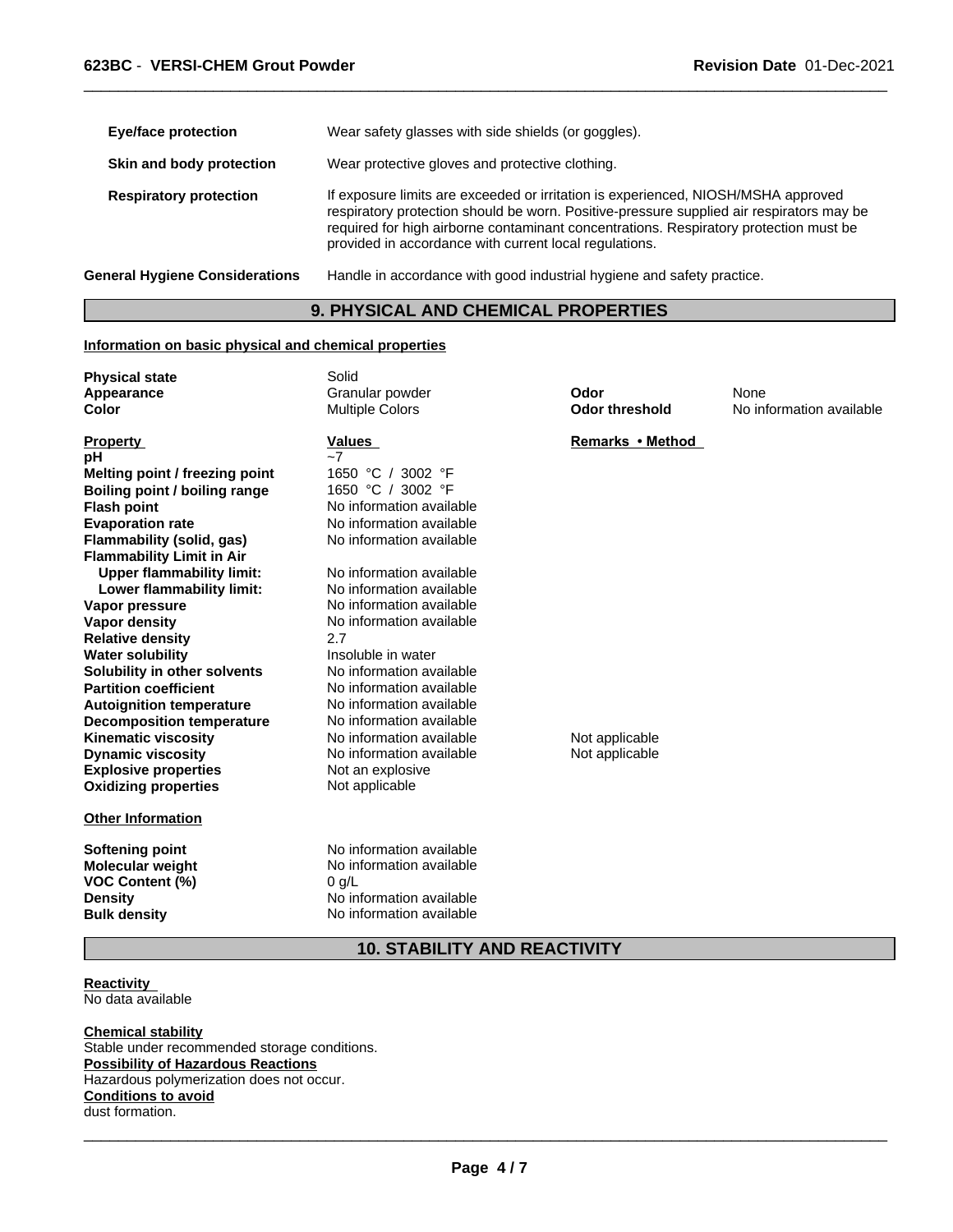# **Incompatible materials** Hydrogen fluoride. Strong bases.

**Hazardous Decomposition Products** None known based on information supplied.

# **11. TOXICOLOGICAL INFORMATION**

 $\overline{\phantom{a}}$  ,  $\overline{\phantom{a}}$  ,  $\overline{\phantom{a}}$  ,  $\overline{\phantom{a}}$  ,  $\overline{\phantom{a}}$  ,  $\overline{\phantom{a}}$  ,  $\overline{\phantom{a}}$  ,  $\overline{\phantom{a}}$  ,  $\overline{\phantom{a}}$  ,  $\overline{\phantom{a}}$  ,  $\overline{\phantom{a}}$  ,  $\overline{\phantom{a}}$  ,  $\overline{\phantom{a}}$  ,  $\overline{\phantom{a}}$  ,  $\overline{\phantom{a}}$  ,  $\overline{\phantom{a}}$ 

### **Information on likely routes of exposure**

| <b>Product Information</b> | Product does not present an acute toxicity hazard based on known or supplied information |
|----------------------------|------------------------------------------------------------------------------------------|
| <b>Inhalation</b>          | Based on available data, the classification criteria are not met.                        |
| Eye contact                | Based on available data, the classification criteria are not met.                        |
| <b>Skin contact</b>        | Based on available data, the classification criteria are not met.                        |
| Ingestion                  | Based on available data, the classification criteria are not met.                        |
|                            |                                                                                          |

### **Information on toxicological effects**

**Symptoms** No information available.

### **Delayed and immediate effects as well as chronic effects from short and long-term exposure**

**Sensitization** Based on available data, the classification criteria are not met. **Germ cell mutagenicity** Based on available data, the classification criteria are not met. **Carcinogenicity** This product contains crystalline silica (quartz) in a non-respirable form. Inhalation of crystalline silica is unlikely to occur from exposure to this product.

| <b>Chemical Name</b> | <b>ACGIH</b> | <b>IARC</b> | <b>NTP</b> | <b>OSHA</b> |
|----------------------|--------------|-------------|------------|-------------|
| Quartz               | ΑZ           | Group       | Known      |             |
| 14808-60-7           |              |             |            |             |
| Silica, amorphous,   |              | Group 3     |            |             |
| precipitated and gel |              |             |            |             |
| 112926-00-8          |              |             |            |             |

*ACGIH (American Conference of Governmental Industrial Hygienists) A2 - Suspected Human Carcinogen IARC (International Agency for Research on Cancer) Group 1 - Carcinogenic to Humans NTP (National Toxicology Program) Known - Known Carcinogen OSHA (Occupational Safety and Health Administration of the US Department of Labor) X - Present* **Reproductive toxicity** Based on available data, the classification criteria are not met.<br>**STOT - single exposure** Based on available data, the classification criteria are not met. **STOT - single exposure** Based on available data, the classification criteria are not met.<br>**STOT - repeated exposure** None under normal use conditions. **STOT - repeated exposure** None under normal use conditions.<br> **Aspiration hazard** Based on available data, the classi Based on available data, the classification criteria are not met.

### **Numerical measures of toxicity - Product Information**

**The following values are calculated based on chapter 3.1 of the GHS document** . **ATEmix (oral)** 5,000.00 mg/kg

# **12. ECOLOGICAL INFORMATION**

**Ecotoxicity**  None known

### **Persistence and degradability**

No information available.

#### **Bioaccumulation**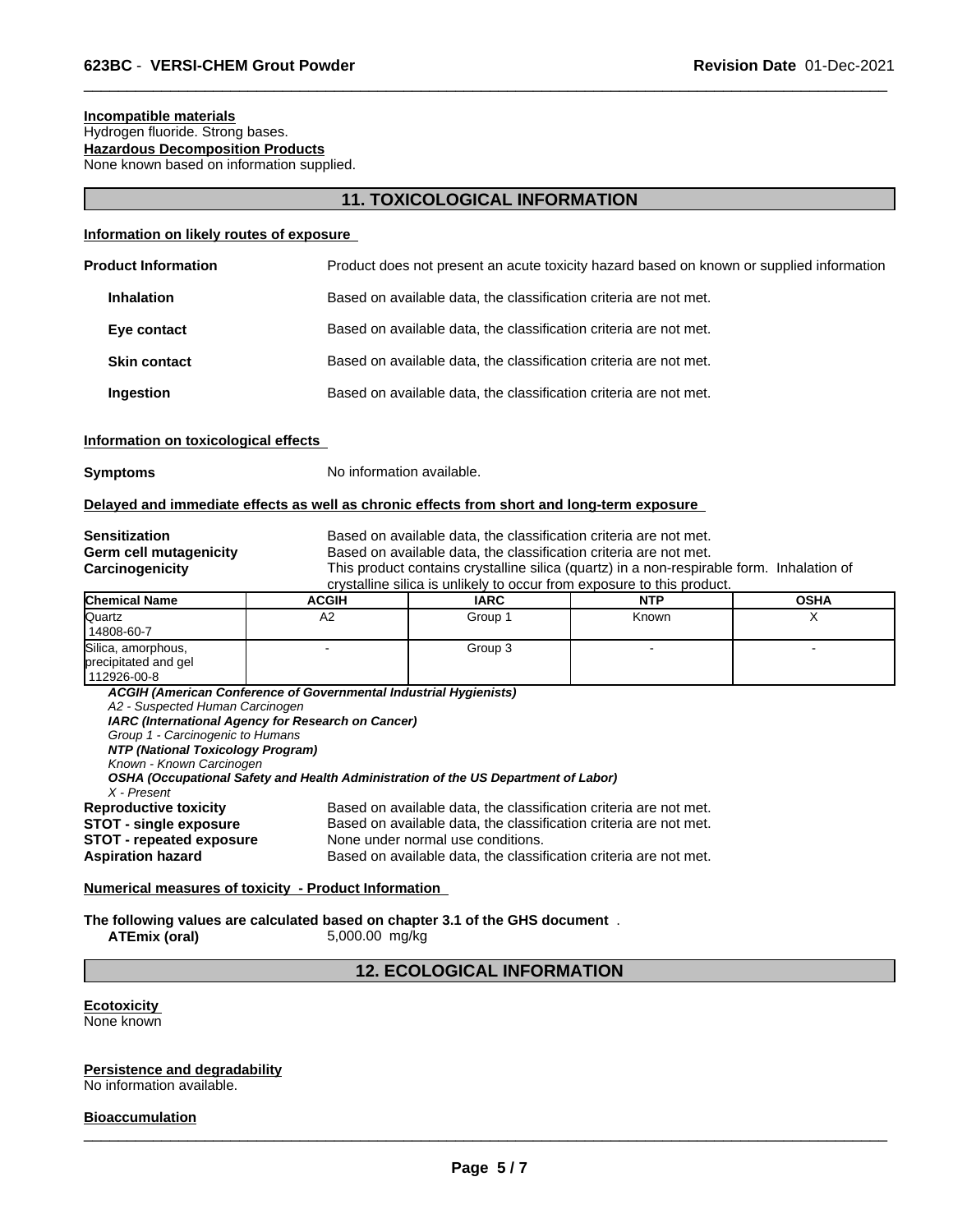No information available.

## **Other adverse effects**

No information available

|                                                      | <b>13. DISPOSAL CONSIDERATIONS</b>                                                                     |
|------------------------------------------------------|--------------------------------------------------------------------------------------------------------|
| Waste treatment methods<br><b>Disposal of wastes</b> | Disposal should be in accordance with applicable regional, national and local laws and<br>regulations. |
| <b>Contaminated packaging</b>                        | Do not reuse container.                                                                                |

 $\overline{\phantom{a}}$  ,  $\overline{\phantom{a}}$  ,  $\overline{\phantom{a}}$  ,  $\overline{\phantom{a}}$  ,  $\overline{\phantom{a}}$  ,  $\overline{\phantom{a}}$  ,  $\overline{\phantom{a}}$  ,  $\overline{\phantom{a}}$  ,  $\overline{\phantom{a}}$  ,  $\overline{\phantom{a}}$  ,  $\overline{\phantom{a}}$  ,  $\overline{\phantom{a}}$  ,  $\overline{\phantom{a}}$  ,  $\overline{\phantom{a}}$  ,  $\overline{\phantom{a}}$  ,  $\overline{\phantom{a}}$ 

# **14. TRANSPORT INFORMATION**

| <u>DOT</u>  | Not regulated |
|-------------|---------------|
| <u>TDG</u>  | Not regulated |
| <b>IATA</b> | Not regulated |
| <b>IMDG</b> | Not regulated |

# **15. REGULATORY INFORMATION**

| <b>International Inventories</b> |          |  |
|----------------------------------|----------|--|
| <b>TSCA</b>                      | Complies |  |
| <b>DSL/NDSL</b>                  | Complies |  |
| <b>EINECS/ELINCS</b>             | Complies |  |
| <b>IECSC</b>                     | Complies |  |
| <b>KECL</b>                      | Complies |  |
| <b>PICCS</b>                     | Complies |  |
| <b>AICS</b>                      | Complies |  |

**Legend:** 

**TSCA** - United States Toxic Substances Control Act Section 8(b) Inventory

**DSL/NDSL** - Canadian Domestic Substances List/Non-Domestic Substances List

**EINECS/ELINCS** - European Inventory of Existing Chemical Substances/European List of Notified Chemical Substances

**ENCS** - Japan Existing and New Chemical Substances

**IECSC** - China Inventory of Existing Chemical Substances

**KECL** - Korean Existing and Evaluated Chemical Substances

**PICCS** - Philippines Inventory of Chemicals and Chemical Substances

**AICS** - Australian Inventory of Chemical Substances

## **US Federal Regulations**

#### **SARA 313**

Section 313 of Title III of the Superfund Amendments and Reauthorization Act of 1986 (SARA). This product does not contain any chemicals which are subject to the reporting requirements of the Act and Title 40 of the Code of Federal Regulations, Part 372

## **SARA 311/312 Hazard Categories**

| Acute health hazard               | No |
|-----------------------------------|----|
| <b>Chronic Health Hazard</b>      | N٥ |
| <b>Fire hazard</b>                | N٥ |
| Sudden release of pressure hazard | No |
| <b>Reactive Hazard</b>            | N٥ |

# **CWA (Clean Water Act)**